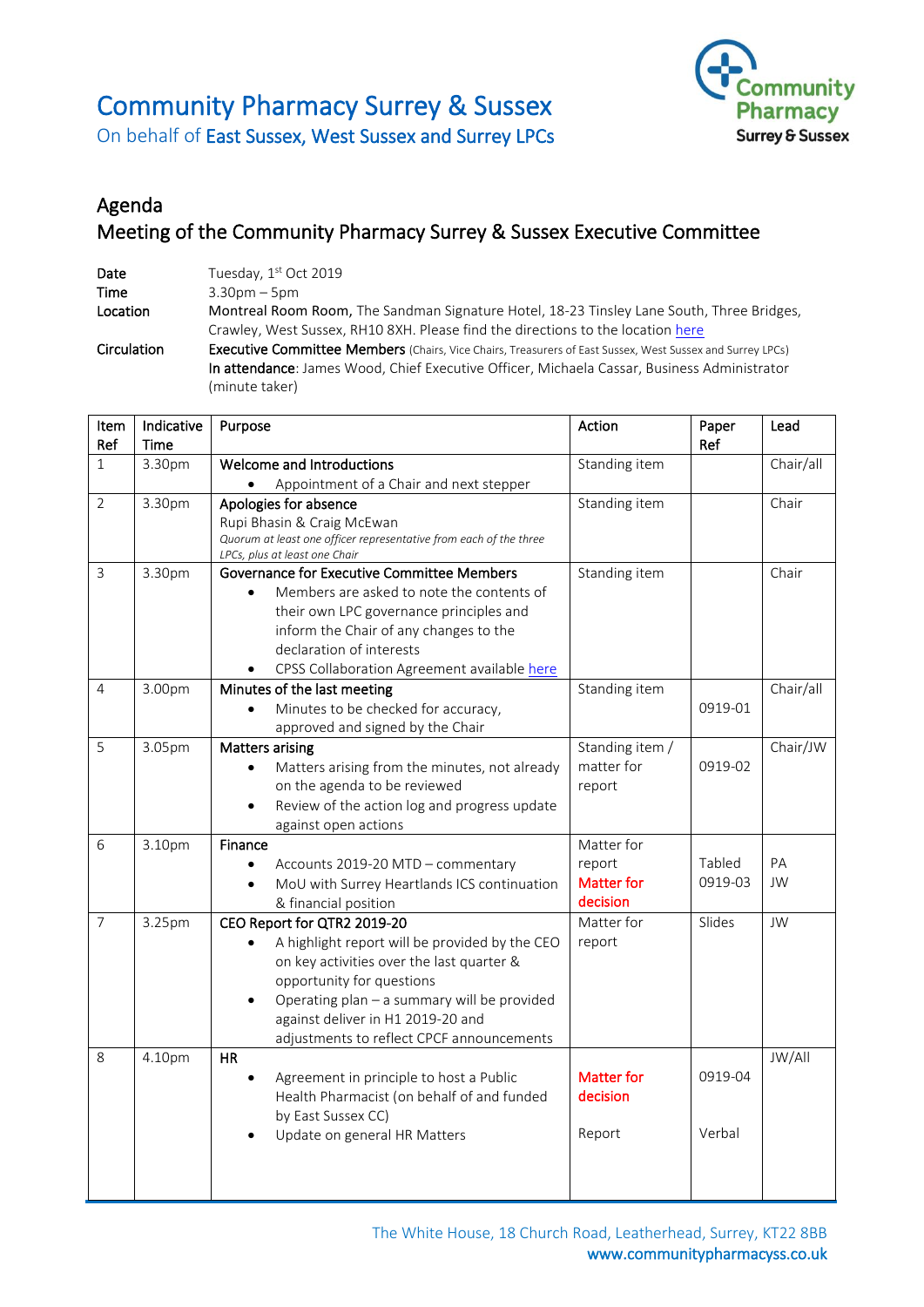| 9  | 4.30pm | <b>Business Planning for 2019-20</b><br>December - business planning<br>$\bullet$<br>CPSS Executive meeting dates 2020 onwards<br>$\bullet$ | Matter for<br>discussion<br>Matter for | Verbal<br>Tabled | JW<br><b>JW/All</b> |
|----|--------|---------------------------------------------------------------------------------------------------------------------------------------------|----------------------------------------|------------------|---------------------|
|    |        |                                                                                                                                             | decision                               |                  |                     |
| 10 | 4.40pm | Any other business                                                                                                                          | Standing Item                          |                  | Chair/all           |
|    |        | Wherever possible, please notify to the Chair<br>$\bullet$                                                                                  |                                        |                  |                     |
|    |        | at the start of the meeting of any items                                                                                                    |                                        |                  |                     |
| 11 | 4.45pm | Closed Session (if required)                                                                                                                | Standing item                          |                  | Chair               |
| 12 | 5.00pm | Close                                                                                                                                       | Standing item                          |                  | Chair               |
|    |        |                                                                                                                                             |                                        |                  |                     |

#### Future Meeting Dates

#### Community Pharmacy Surrey & Sussex Executive Committee:

(Chairs, Vice Chairs and Treasurers to attend – options for conference call dial in & skype for business available)

**\*5 th December 2019** – 14.00 – 17:00. The Sandman Signature Hotel, 18-23 Tinsley Lane South, Crawley, RH10 8XH **5 th March 2020** –15:30 – 17:00. The Sandman Signature Hotel, 18-23 Tinsley Lane South, Crawley, RH10 8XH *\*longer running time to allow for business planning for FY year ahead*

#### LPC Committee Meetings

| <b>East Sussex LPC</b>             | <b>West Sussex LPC</b>               | <b>Surrey LPC</b>                 |
|------------------------------------|--------------------------------------|-----------------------------------|
|                                    |                                      |                                   |
| Ashdown Room, Barnsgate Manor,     | The Old Tollgate, Bramber, Steyning, | Tyrrells Wood Golf Club, Tyrrells |
| Heron Ghyll, Crowborough, TN22 4DB | <b>BN44 3WE</b>                      | Wood, Leatherhead, KT22 8QP       |
| $9.30$ am $-4$ pm                  | $9.30$ am $- 4.00$ pm                | $9.30$ am $-4.00$ pm              |
| 3rd Oct 2019                       | 9 <sup>th</sup> Oct 2019             | $8th$ Oct 2019                    |
| 9th Jan 2020                       | $8th$ Jan 2020                       | $15th$ Jan 2020                   |
| 12 <sup>th</sup> Mar 2020          | 11 <sup>th</sup> Mar 2020            | 18 <sup>th</sup> Mar 2020         |

### Declarations of Interest Update Form for Members

Members are asked that any changes in their declarations affecting work with the LPC, must be notified to Chief Executive Officer, as soon as practicable and no later than 28 days after the interest arises. The attached form should be used.